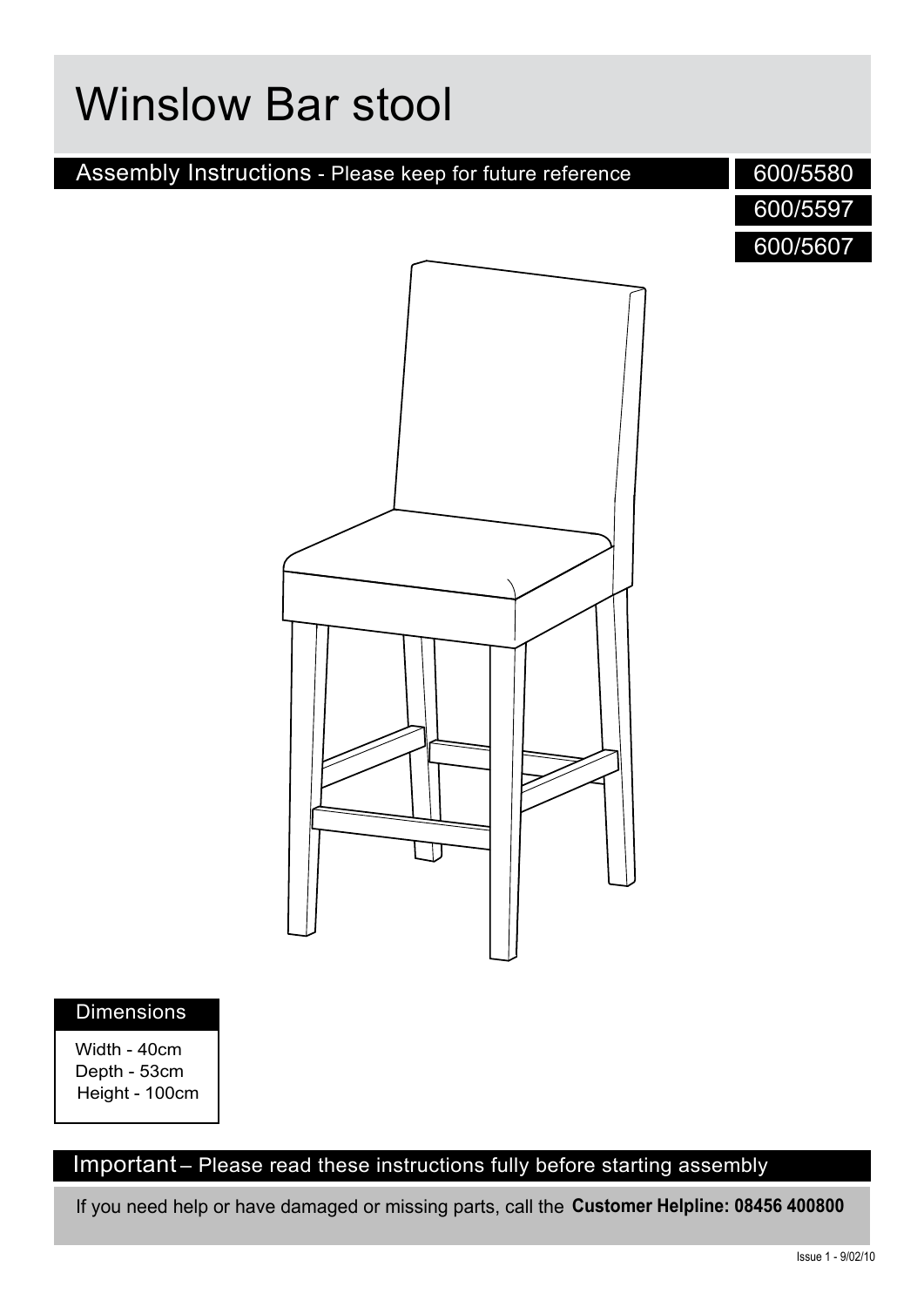## Safety and Care Advice

#### **Important** – Please read these instructions fully before starting assembly

• Check you have all the components and tools listed on page 2.

• Remove all fittings from the plastic bags and separate them into their groups.

• Keep children and animals away from the work area, small parts could choke if swallowed.

• Make sure you have enough space to layout the parts before starting.

• Do not stand or put weight on the product during assembly, this could cause damage.

• Assemble the item as close to its final position (in the same room) as possible.

• Assemble on a soft level surface to avoid damaging the unit or your floor.

• Parts of the assembly will be easier with 2 people.



• We do not recommend the use of power drill/drivers *for inserting screws,*

as this could damage the unit. Only use hand screwdrivers.

• Dispose of all packaging carefully and responsibly.

• Maximum safe weight of user : 100 kgs.

#### **Care and maintenance**

• Only clean using a damp cloth and mild detergent, do no use bleach or abrasive cleaners.

- From time to time check that there are no loose screws on this unit.
- This product should not be discarded with household waste. Take to your local authority waste disposal centre.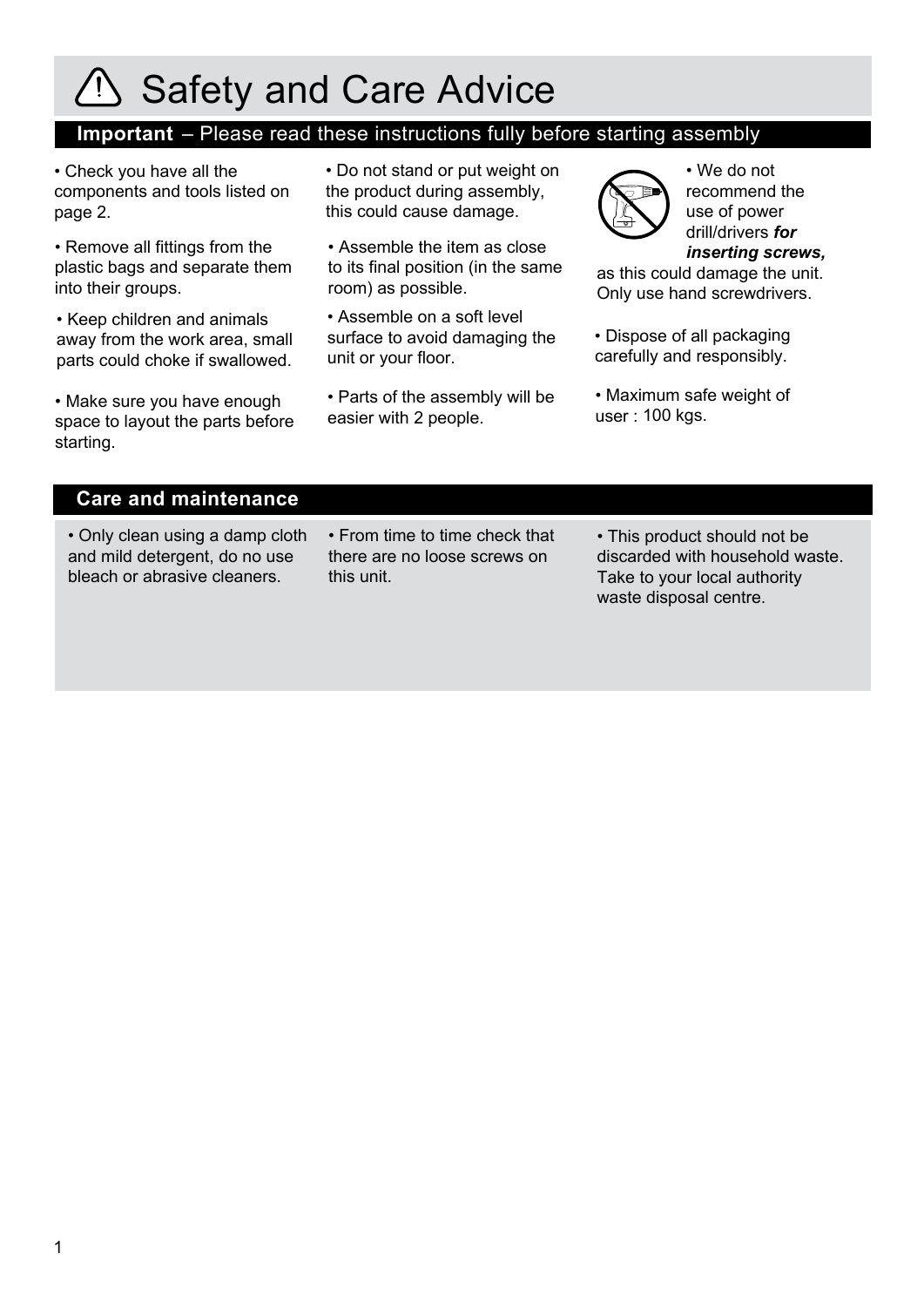## Components -Parts

#### If you have damaged or missing components, call the **Customer Helpline: 08456 400800**

#### Please check you have all the panels listed below







**1** Chair back x 1 **2** Seat x 1 **3** Leg x 2





**4** Side stretcher rail x 2 **5** Front stretcher rail x 1

## Components - Fittings

#### Please check you have all the panels listed below

**Note**: The quantities below are the correct amount to complete the assembly. In some cases more fittings may be supplied than are required.

| <b>A</b>       | B                                       | С             |
|----------------|-----------------------------------------|---------------|
| Bolt x 8       | Spring washer x 8                       | Washer x 8    |
| $\mathbf D$    | G<br><b>DODDDONNANNANNANNAL</b><br>ี นี |               |
| Wood dowel x 2 | Screw x 6                               | Allen key x 1 |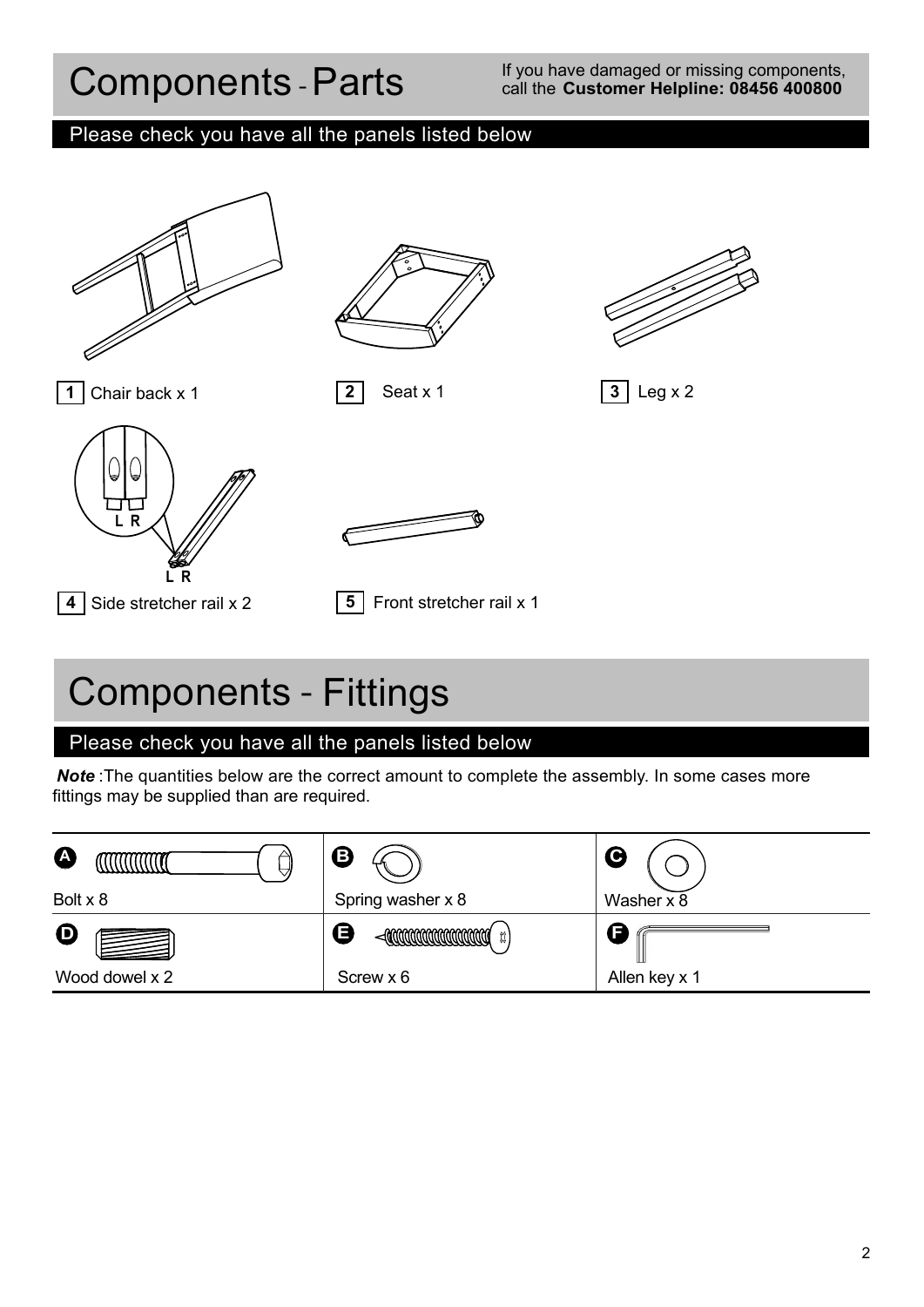## Assembly Instructions

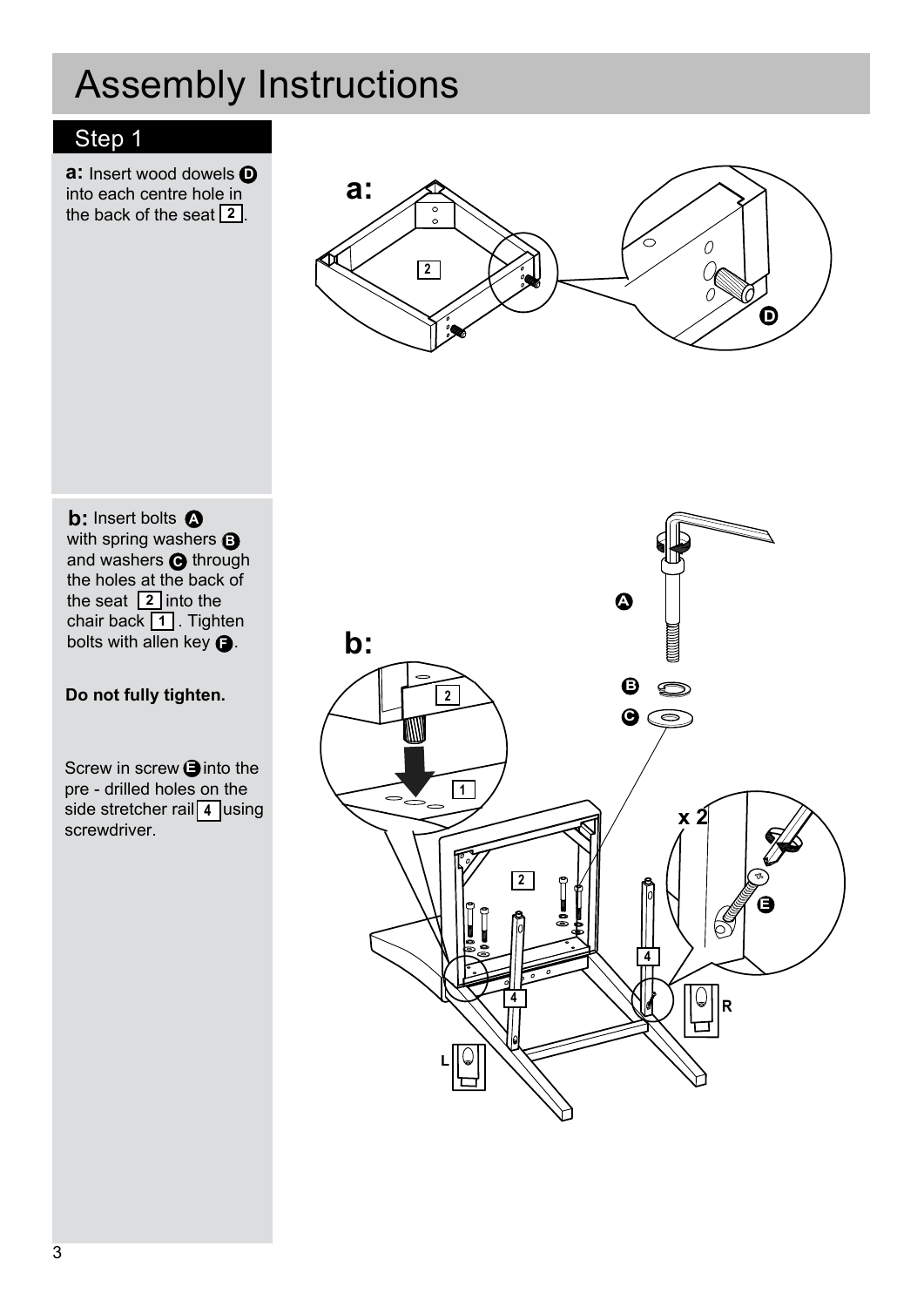## Assembly Instructions

**a:**

### Step 2

**a:** Fit the front stretcher rail 5 to the front legs. Screw in screw **E** into the pre-drilled holes on the front stretcher rail **5**.



 $\mathbf{b}$ : Attach legs $\boxed{2}$  to front corners of the seat frame. Use bolts **A** with spring washers and washers  $\bullet$  into each 2 holes in the front corners. Tighten bolts with allen key  $\bigodot$  .

**5** front stretcher rail Screw in screw **<b>E** into the pre-drilled holes on the using screwdriver.